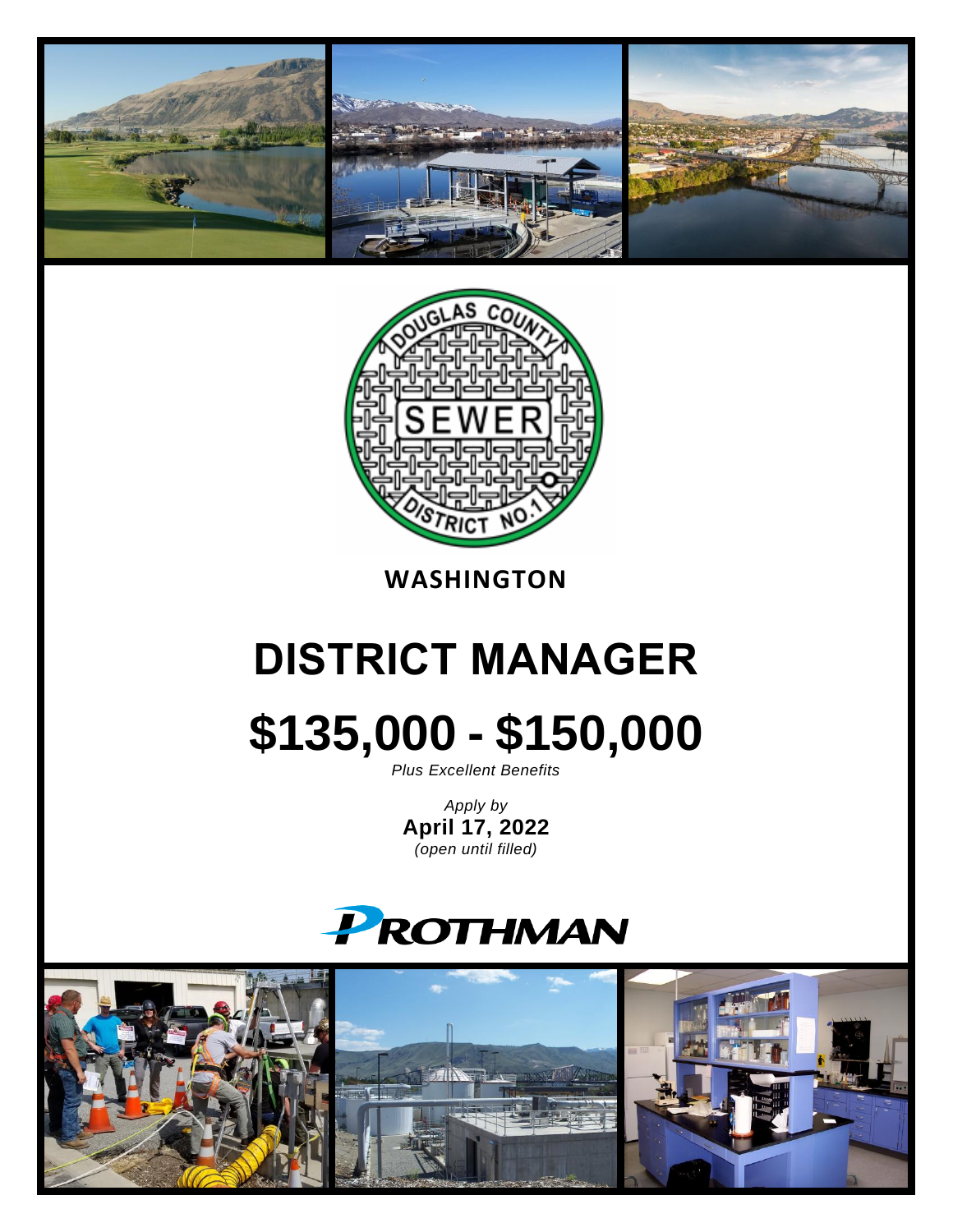#### **THE COMMUNITY**



Located in central Washington, Douglas County is home to approximately 44,000 residents. The county seat is Waterville, while its largest settlement is East Wenatchee, where the Douglas County Sewer

District is headquartered. Nestled on the shores of the Wenatchee River and Columbia River interchange and at the foothills of the Cascade Mountains, East Wenatchee is surrounded by natural beauty, and ample opportunities for an incredible quality of life that is perfect for families of all ages, and those who want to enjoy the conveniences and manageability of a smaller community with great people and a wonderful culture. East Wenatchee has an estimated population of 14,000 and covers 2,438 acres or 3.8 square miles. The natural beauty of the Wenatchee Valley provides a vivid backdrop to its diversified economy, where the quality of life is high, and the climate is moderate with four distinct seasons. The area has the best of the Northwest, without the rain.

The Wenatchee area is rated by National Geographic as one of the top 10 mountain towns in the U.S. and is an outdoor enthusiast's dream. Just a short 13 miles south, the Mission Ridge Ski and Board Resort holds 2,000 acres of skiable land, for downhill and cross-country skiing, snowboarding, terrain parks, lessons for all ages, and dining. In East Wenatchee during the warmer months, other popular activities include water sports such as boating on the Wenatchee and Columbia Rivers. The 10-mile Apple Capital Loop Trail hugs the Columbia riverfront and allows residents and visitors of both the City of West Wenatchee and the City of East Wenatchee to enjoy camping, swimming, biking, walking, and admiring the natural surroundings.



Other local recreational opportunities include golfing at the local Wenatchee Golf and Country Club, community soccer, tennis and baseball fields, children's parks, and an indoor YMCA Aquatics Center. Numerous other hiking and biking trails all add to the possibilities for outdoor recreation. The City of East Wenatchee is home to the Eastmont public school district for K-12. Outside of East Wenatchee, the Wenatchee Valley offers additional educational opportunities including public and private schools, and higher education opportunities at Wenatchee Valley College; a community college serving North Central Washington with two and four-year degree options. For those looking to stay inside, the City is surrounded by a number of cultural activities, theaters, music venues, museums, a public market, and commercial shopping and dining options at the Wenatchee Valley Mall. The Wenatchee Valley is well known for its bountiful orchards and vineyards that produce fruits and wines that get shared across the world, however these homegrown treasures can still be found at local fruit markets and fruit stands!



#### **THE DISTRICT**

The Douglas County Sewer District No. 1 is a Special Purpose District established in 1964 that provides collection system maintenance and wastewater treatment to the citizens of East Wenatchee, as well as some residents of surrounding Douglas County within the Greater East Wenatchee Area. The District covers approximately 10 square miles with an approximate population of 21,800, and bills 7,365 primarily residential accounts that serve 10,241 residential units. The District employs 13 full-time employees, including the Manager, and had a 2021 Sewer utility revenue of \$5,200,000 billed at a flat rate of \$43.00 per ERU. The System includes approximately 100 miles of gravity sewers and 10 lift stations.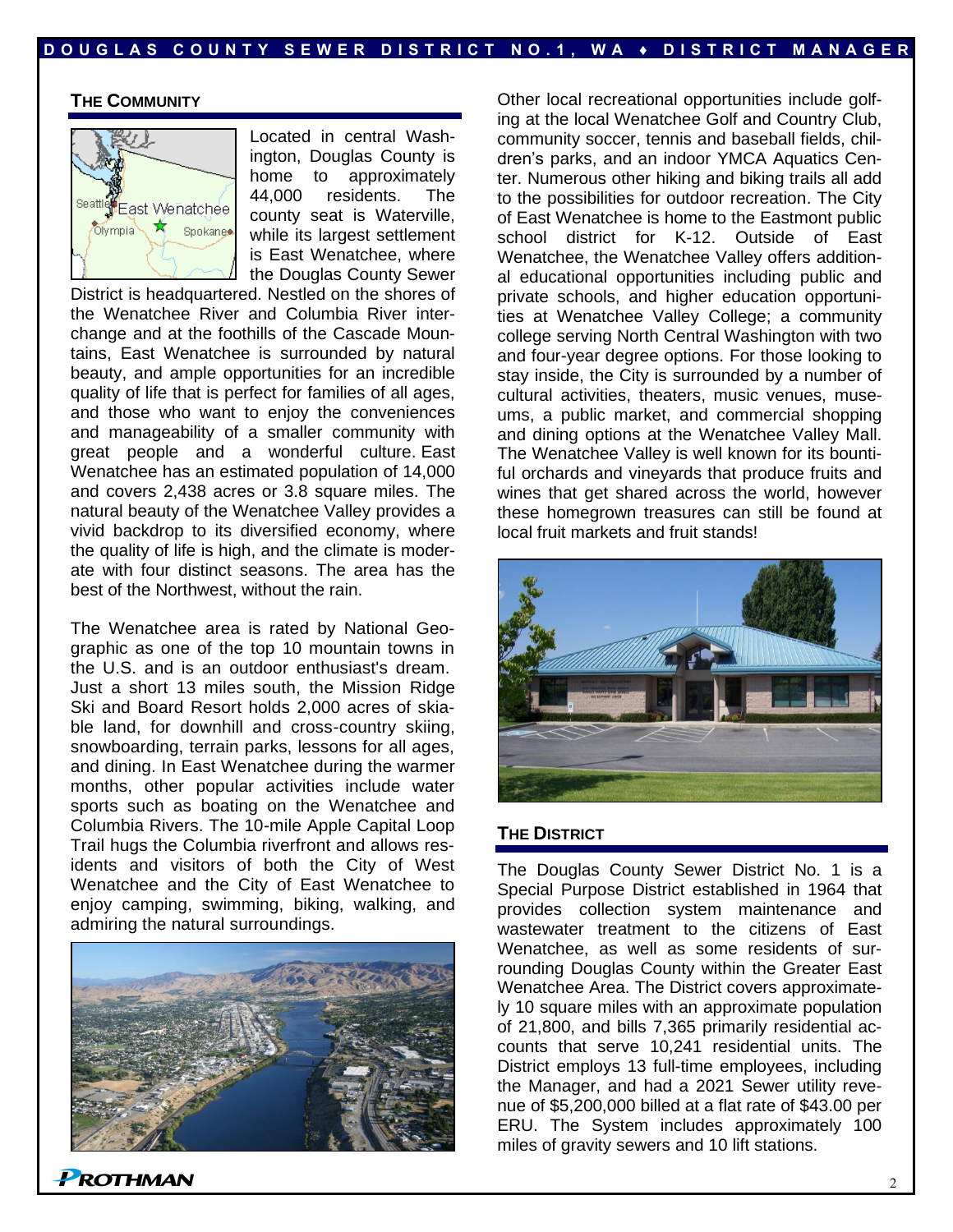

The pipe materials for the gravity sewers consist of concrete, PVC and clay. The System has approximately 431,000 linear feet of laterals (8" or smaller pipe), 99,750 linear feet of trunk and interceptors (12" and larger pipe), and 5.9 miles of force mains consisting of HDPE and C900 PVC. The trunk sewer collects the domestic sewer, which is then fed into two main interceptors that include 24-inch and 30-inch pipes from the north and south respectively. These two interceptors converge into a 30-inch sewer pipe that delivers the wastewater to the WWTP. The majority of the collection system was built from 1964 to 1972. The District is mandated to update its General Sewer Plan every 20 years that identifies deficiencies and recommends a replacement schedule.

A three-member Board of Commissioners governs the District. Each Board member is elected by voters to serve staggered, six-year terms. The Board, acting as a body, sets the general policies for the District's operation. The District Manager, who is appointed by the Board, administers the day-today functions of the District. The administration office operates on a 4-day/10-hour work week.



#### **THE POSITION**

Reporting directly to the Board of Commissioners, the District Manager is responsible for leading and inspiring the staff, carrying out the District's policies, directing all operations, controlling expenditures, and overseeing all programs and activities of the district. The District Manager serves as the Chief Executive Officer of the District and provides leadership and management including planning, goal setting, and evaluating district effectiveness in cooperation with the Board of Commissioners.

The District Manager will be responsible for keeping the Commissioners informed and updated on operations and emergencies on a regular and immediate bases. This position will engage staff and policy makers from multiple local and state governmental agencies regarding operations, planning, development, and regulatory issues affecting the agency, and will lead the agency through a long-range strategic planning initiative.

#### **OPPORTUNITIES AND CHALLENGES**

- Initiating a process to plan and develop a longrange strategic plan for the agency.
- Planning for and managing staff and capacity for the growth of the agency through residential and commercial development.
- Planning for a review and initiate a new organizational framework to accommodate current operations and future growth.
- Succession planning for key leadership positions in the agency.
- The agency is in a very stable financial situation with fees set to keep the agency on solid financial footing.

#### **IDEAL CANDIDATE**

#### **Education and Experience:**

- A bachelor's or master's degree from an accredited university or college with a major in business administration, public administration, engineering, or a closely related field is preferred.
- Five (5) years of increasingly responsible and broad experience in engineering, administration, or management in a private or public (preferred) agency.
- Experience in operating utilities, especially the water or wastewater management fields, is preferred.